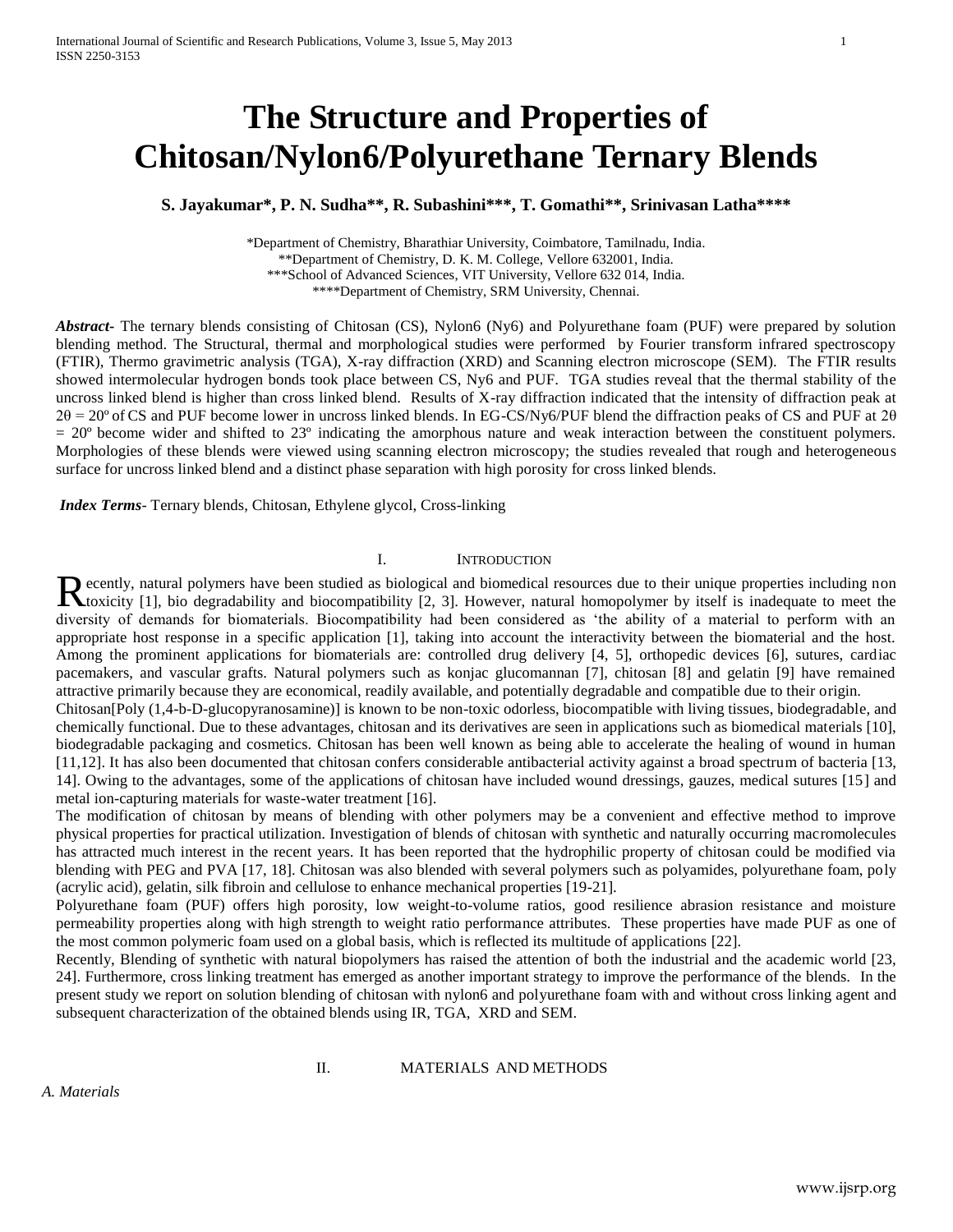Chitosan (92% deacetylated) was obtained from India sea foods, Cochin. Nylon6 was obtained from DuPont and had a molecular weight of 19,000. Polyurethane foam was obtained from Star foams, Ranipet. All the other materials chemicals are of AR grade from Sd-fine chemicals.

## *B. Preparation of ternary blend*

The polymer solutions (1wt %) of Chitosan, Nylon6 and Polyurethane foam were prepared by using formic acid. The chitosan, nylon6 and polyurethane foam solutions of (1:1:1) weight ratios were blended together with and without cross linking agent (ethylene glycol) to form a homogeneous solution at room temperature with moderate agitation for 1h. Then the ternary blend solutions were poured onto cleaned Petri dishes and dried under vacuum in an oven at 70 ºC for 10 h to ensure the removal of the solvent traces.

#### *C. Sample Characterization*

The FTIR spectra of the blends were recorded in the spectral range of  $400-4000$  cm<sup>-1</sup> using Nucon Infrared spectrophotometer. The TGA analysis of the cross linked and uncross linked blend was performed using TGA Q500 V20.10 Build 36 instrument. X-ray diffraction patterns of blends were analyzed using an X-ray diffractometer (Model D8 avance Bruker, Germany**)** using a Ni-filtered Cu-Kα radiation source power 12 kW, the Bragg's angle (2 θ) in the range of 5-80° and scanning speed of  $2θ$  = 8/min. The morphologies of cross linked and uncross linked blends were examined using a scanning electron microscopy (Hitachi – S3400N).

## III. RESULTS AND DISCUSSION

#### *A. Fourier transforms infrared (FT-IR) spectroscopy*

The infrared spectra of pure chitosan, polyurethane foam and the blends are displayed in Fig.1(a-d). The typical absorption peaks of chitosan (Fig.1a) at 3427.83cm<sup>-1</sup> correspond to stretching vibration of N-H and O-H; 2923 cm<sup>-1</sup> C-H stretching vibration and 1627 cm<sup>-1</sup> C=O stretching (amide I) and N-H bending (amide II) [25]. The spectra of PUF (Fig.1d) shows characteristic bands at 3442.66 cm<sup>-1</sup>, 2922.18 cm<sup>-1</sup>, 1743.04 cm<sup>-1</sup> and 1628.65 cm<sup>-1</sup> correspond to N-H stretching, CH<sub>2</sub> stretching, Urethane carbonyl and imine group respectively. The interferograms of the blends (Fig.1b &1c) were also observed with small changes in the intensity and wave number indicates obvious hydrogen bonding interactions among counterpart polymers [26].

#### *B. Thermo gravimetric analysis*

The TGA curves of CS, CS/Ny6/PUF and EG-CS/Ny6/PUF are shown in Fig. 2(a-c). Pure chitosan (Fig.2a) showed two discteate weight losses at around 100 °C and 272 °C, reflecting the loss of water by vaporization and degradation of CS chains respectively. The TGA curve of CS/Ny6/PUF exhibited two stages of degradation (Fig.2b); at the temperature ranges of  $225 - 345$  °C and  $345 -$ 465 ºC respectively, the thermal stability of the uncross linked blend is higher than pure chitosan due to strong hydrogen bonding between the polymers. On the other hand, the cross linked ternary blend EG-CS/Ny6/PUF (Fig. 2c) shows maximum degradation within the temperature range of 157 °C; due to weak hydrogen bonding and amorphous nature of the blend which is in agreement with XRD and SEM results.







**Fig. 2a** TGA curves of pure Chitosan (CS)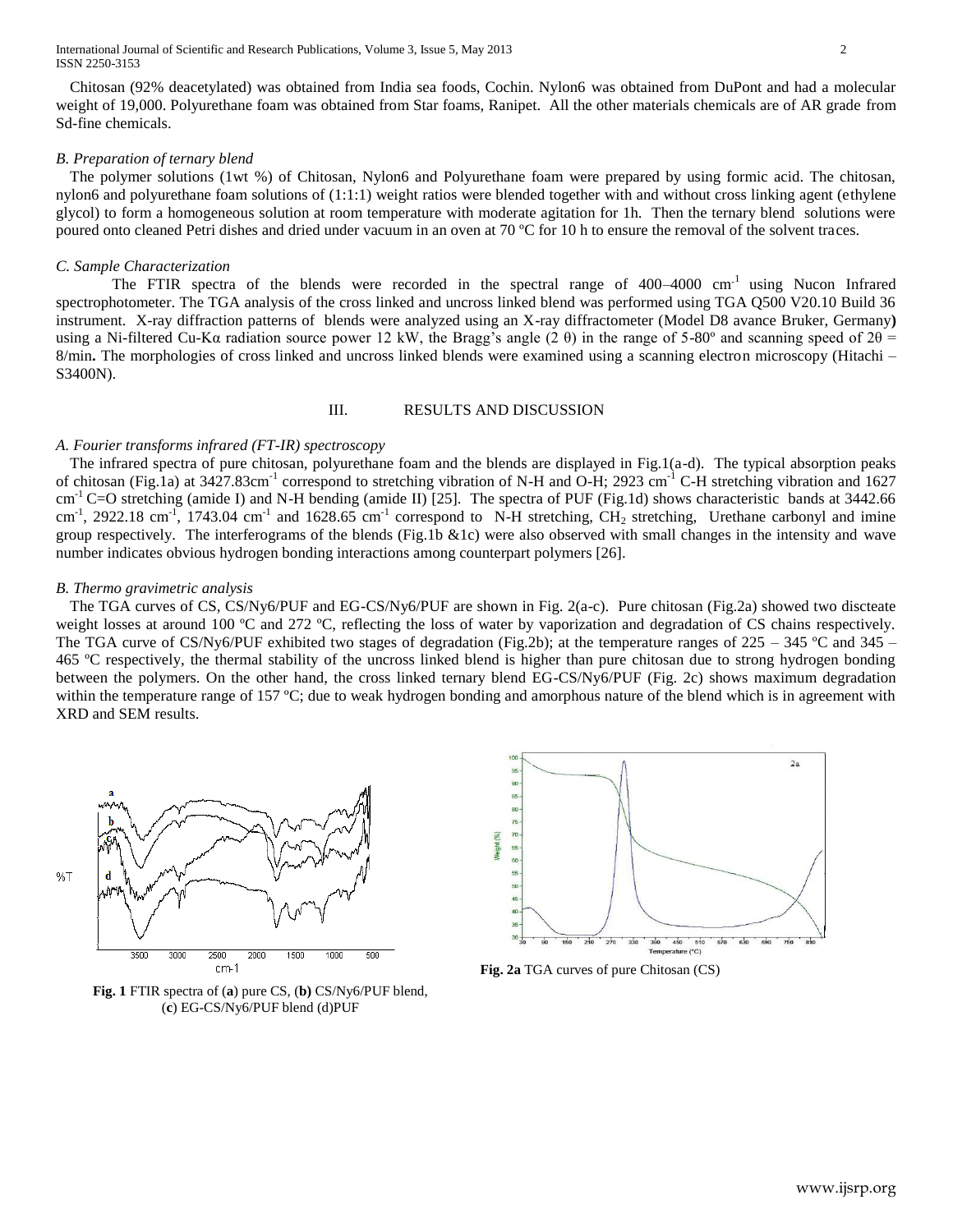International Journal of Scientific and Research Publications, Volume 3, Issue 5, May 2013 3 ISSN 2250-3153



## *C. X-ray Diffraction*

The X-ray diffraction spectra of CS, PUF, CS/Ny6/PUF and EG-CS/Ny6/PUF blends are shown in Fig. 3. The peaks (Fig. 3a) around  $2\theta = 12^{\circ}$ ,  $20^{\circ}$  and  $23^{\circ}$  should be assigned to chitosan: the peak around  $2\theta = 12^{\circ}$  corresponding to the hydrated crystalline structure; while the peaks around  $2\theta = 20^{\circ}$  and  $23^{\circ}$ corresponded to the anhydrous crystalline and amorphous structure, respectively [27] and also PUF shows (Fig.3d) a wide diffraction peak at 20.45º and 41.55º indicating very low crystallization degree. The reflections for chitosan and PUF are diminished in the blend CS/Ny6/PUF and the intensity of diffraction peak becomes flat and broad gradually (Fig.3b), indicating the significant hydrogen bonding interaction among counterpart polymers.

The x-ray pattern of EG-CS/Ny6/PUF blend (Fig. 3c), in which the characteristic peaks of chitosan are less pronounced. The peaks of chitosan (20°) and PUF (20.45°) has been shifted to  $2\theta = 23^\circ$ ; becomes wider and amorphous, indicating a weak hydrogen bonding interaction in EG-CS/Ny6/PUF blend.



**Fig. 3** XRD curve of (**a**) pure CS, (**b)** CS/Ny6/PUF blend, (**c)** EG-CS/Ny6/PUF blend (d) PUF

#### *D. Morphology Characterization*

The scanning electron micrographs of prepared blends are shown in Fig.  $4(a-c)$ . Pure chitosan exhibit uniform and dense micro structure without pore (Fig. 4a); whereas the CS/Ny6/PUF (Fig. 4b) blend morphology indicates heterogeneous rough surface resulted from the reorientation of polar functional groups toward to the top surface of ternary blend [28]. However, the morphology of EG-CS/Ny6/PUF (Fig. 4c) displayed a trend of self gathering due to limited compatibility; as a result of migration many holes were generated at the surface affecting the thermal stability of the blend, though they can form hydrogen bonding interaction.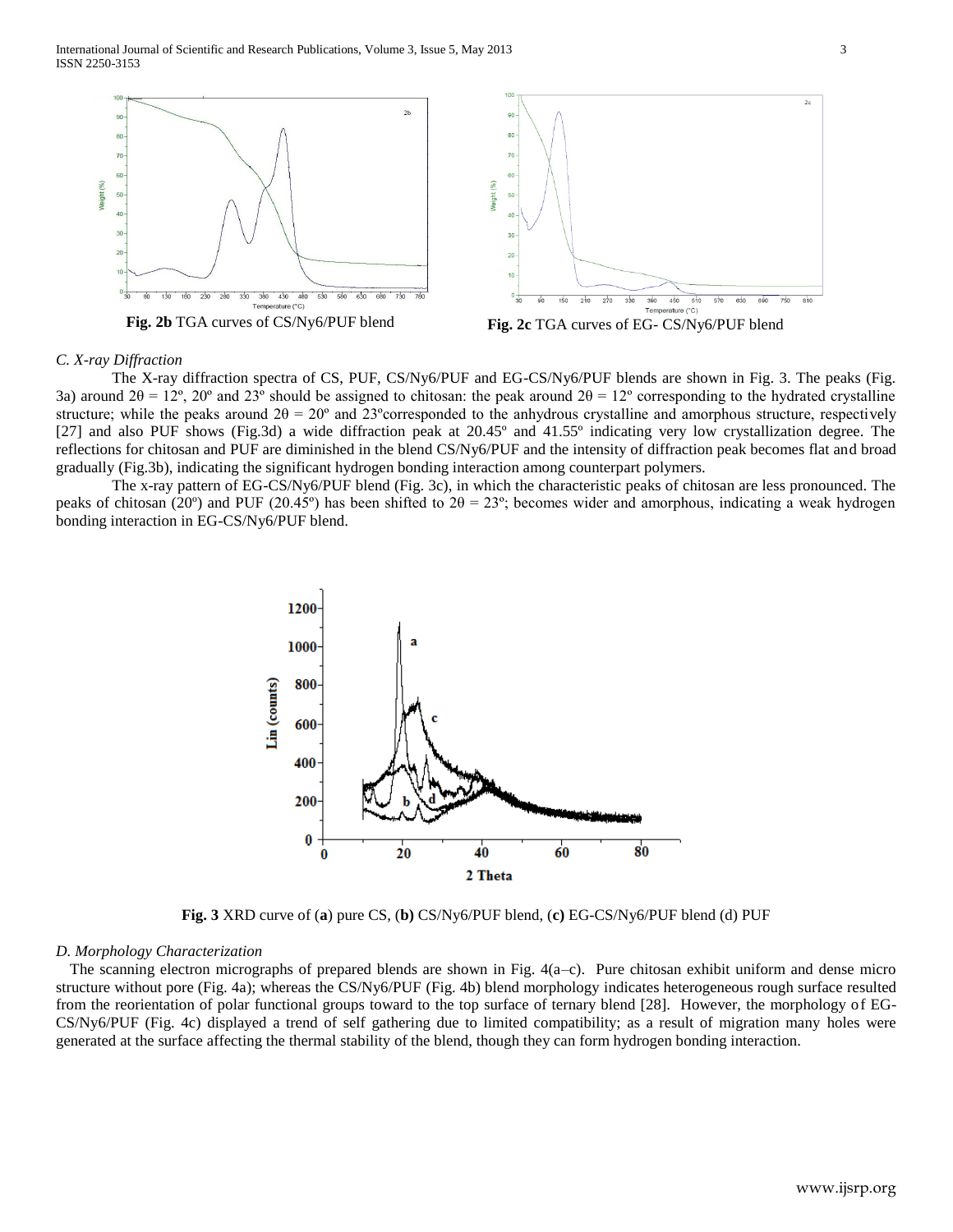

**Fig. 4a** SEM micrographs of CS



**Fig. 4b** SEM micrographs of CS/Ny6/PUF blend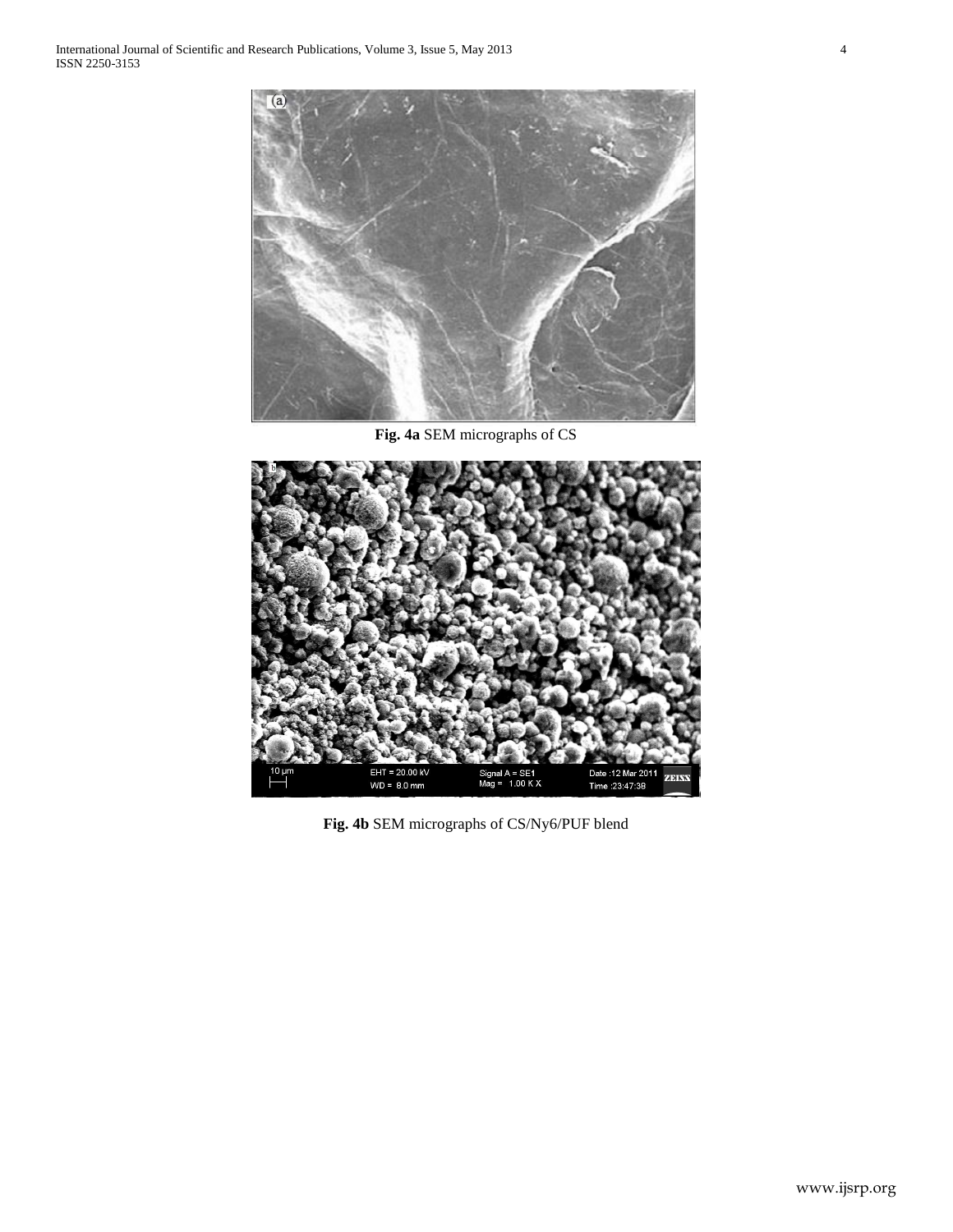.



**Fig. 4c** SEM micrographs of EG- CS/Ny6/PUF blend

# IV. CONCLUSION

Ternary blends composed of Chitosan, Nylon6 and Polyurethane foam with and without cross linking agent in 1:1:1 ratio were prepared. The FT-IR studies indicate the existence of inter-molecular interaction between the counterpart polymers. The XRD spectra results revealed that the decrease in crystallinity of pure CS; this is due to significant interaction among CS, Ny6 and PUF molecules. The TGA studies revealed the improved the thermal stability of the uncross linked blend whereas ethylene glycol cross linked blend show low thermal stability. The surface micro structure of the uncross linked blend show rough and heterogeneous surface whereas the ethylene glycol cross linked blend show distinct phase separation with high porosity indicating low compatibility between counterpart polymers.

#### ACKNOWLEDGMENT

The authors are grateful to DKM College Management, Ganadipathy Tulsi's Jain Engineering college for providing necessary facilities for the experimental study. The authors also thankful to VIT University, Vellore for characterization.

#### **REFERENCES**

- [1] M. C. Serrano, R. Pagani, M. Vallet-Regi, " In vitro biocompatibility assessment of poly (3-caprolactone) films using L929 mouse fibroblasts", Biomaterials, 2004, 5, pp. 5603–5611.
- [2] M. Ratajska, S. Boryniec, "Physical and chemical aspects of biodegradation of natural polymers", React. Funct. Polym., 1998, 38(1), pp. 35-49.
- [3] Y. H. Bae, S. W. Kim, "Hydrogel delivery systems based on polymer blend block copolymer or interpenetrating networks", Adv. Drug Delivery Rev 1993, 11(1- 2), pp. 109-135.
- [4] T. Kissel, Z. Birch, S. Bantle, "Parenteral depot systems on the basis of biodegradable polymers", Journal of Controlled Release, 1991, 16, pp. 27–42.
- [5] Peppas, A. Nikolaos, B. Kelley, "Poly (ethylene glycol)- containing hydrogels in drug delivery", Journal of Controlled Release, 1999, 62, pp. 81–87.
- [6] Middleton, C. John, Tipton, J. Arthur, "Synthetic biodegradable polymers as orthopedic devices", Biomaterials, 2000, 21, pp. 2335–2346.
- [7] Zhang, Ying-qing, Xie, Bi-jun, Gan, Xin, "Advance in the applications of konjac glucomannan and its derivatives", Carbohydrate Polymers, 2005, 60, pp. 27–31.
- [8] Carreno-Gomez, Begona, Duncan, Ruth, "Evaluation of the biological properties of soluble chitosan and chitosan microspheres", International Journal of Pharmaceutics, 1997,148, pp. 231–240.
- [9] L. DiSilvio, S. Downes, "Biodegradable gelatin microspheres for site-specific delivery of polypeptides", Journal of Controlled Release, 1997, 46, pp. 185.
- [10] J. K. Shu, H. W. Matthew, "Application of chitosan-based polysaccharide biomaterials in cartilage tissue engineering: a review", Biomaterials, 2000, 21, pp. 2589–2598.
- [11] Y. W. Cho, Y. N. Cho, S. H. Chung, W. Ko, "Water-soluble chitin as a wound healing accelerator", Biomaterials, 1999, 20, pp. 2139–2145.
- [12] H. Ueno, H. Yamada, I. Tanaka, N. Kaba, M. Matsuura, M. Okumura, T. Adosawa, T. Fujinaga, "Accelerating effects of chitosan for healing at early phase of experimental open wound in dogs", Biomaterials, 1999, 20, pp. 1407–1414.